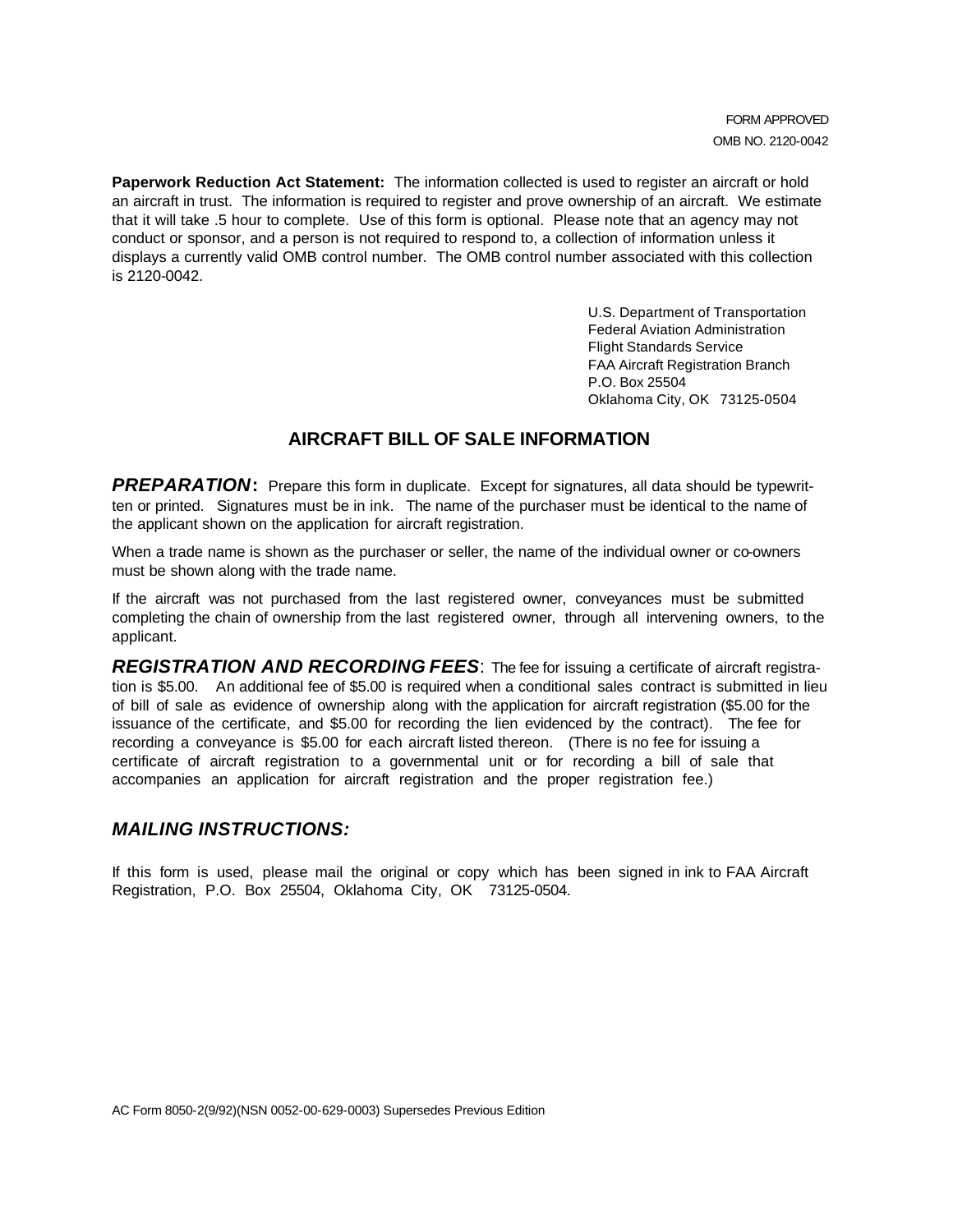PRIVACY ACT OF 1974 (PL 93-579) requires that users of this form be informed of the authority which allows the solicitation of the information and whether disclosure of such information is mandatory or voluntary; the principal purpose for which the information is intended to be used; the routine uses which may be made of the information gathered; and the effects, if any, of not providing all or any part of the requested information.

The Federal Aviation Act of 1958 requires the registration of each United State civil aircraft as a prerequisite to its operation. The applicant for registration must submit evidence of ownership that meets the requirements prescribed in Part 47 of the Federal Aviation Regulations.

This form identifies the aircraft being purchased, and provides space for purchaser and seller identification and signature. This is intended only to be suggested bill of sale form which meets the recording requirements of the Federal Aviation Act, and the regulations issued thereunder. In addition to these requirements, the form of bill of sale should be drafted in accordance with the pertinent provisions of local statutes and other applicable federal statutes.

The following routine uses are made of the information gathered:

- (1) To support investigative efforts of investigation and law enforcement agencies of Federal, state, and foreign governments.
- (2) To serve as a repository of legal documents used by individuals and title search companies to determine the legal ownership of an aircraft.
- (3) To provide aircraft owners and operators information about potential mechanical defects or unsafe conditions of their aircraft in the form of airworthiness directives.
- (4) To provide supporting information in court cases concerning liability of individual in law suits.
- (5) To serve as a data source for management information of production of summary descriptive statistics and analytical studies in support of agency functions for which the records are collected and maintained.
- (6) To respond to general requests from the aviation community or the public for statistical information under the Freedom of Information Act or to locate specific individuals or specific aircraft for accident investigation, violation, or other safety related requirements.
- (7) To provide data for the automated aircraft registration master file.
- (8) To provide documents for microfiche record.
- (9) To provide data for development of the aircraft registration statistical system.
- (10) To prepare an aircraft register in magnetic tape and publication form required by ICAO agreement containing information on aircraft owners by name, address, N-Number, and type aircraft, used for internal FAA safety program purposes and also available to the public (individuals, aviation organizations, direct mail advertisers, state and local governments, etc.) upon payment of user charges reimbursing the Federal Government for its costs.